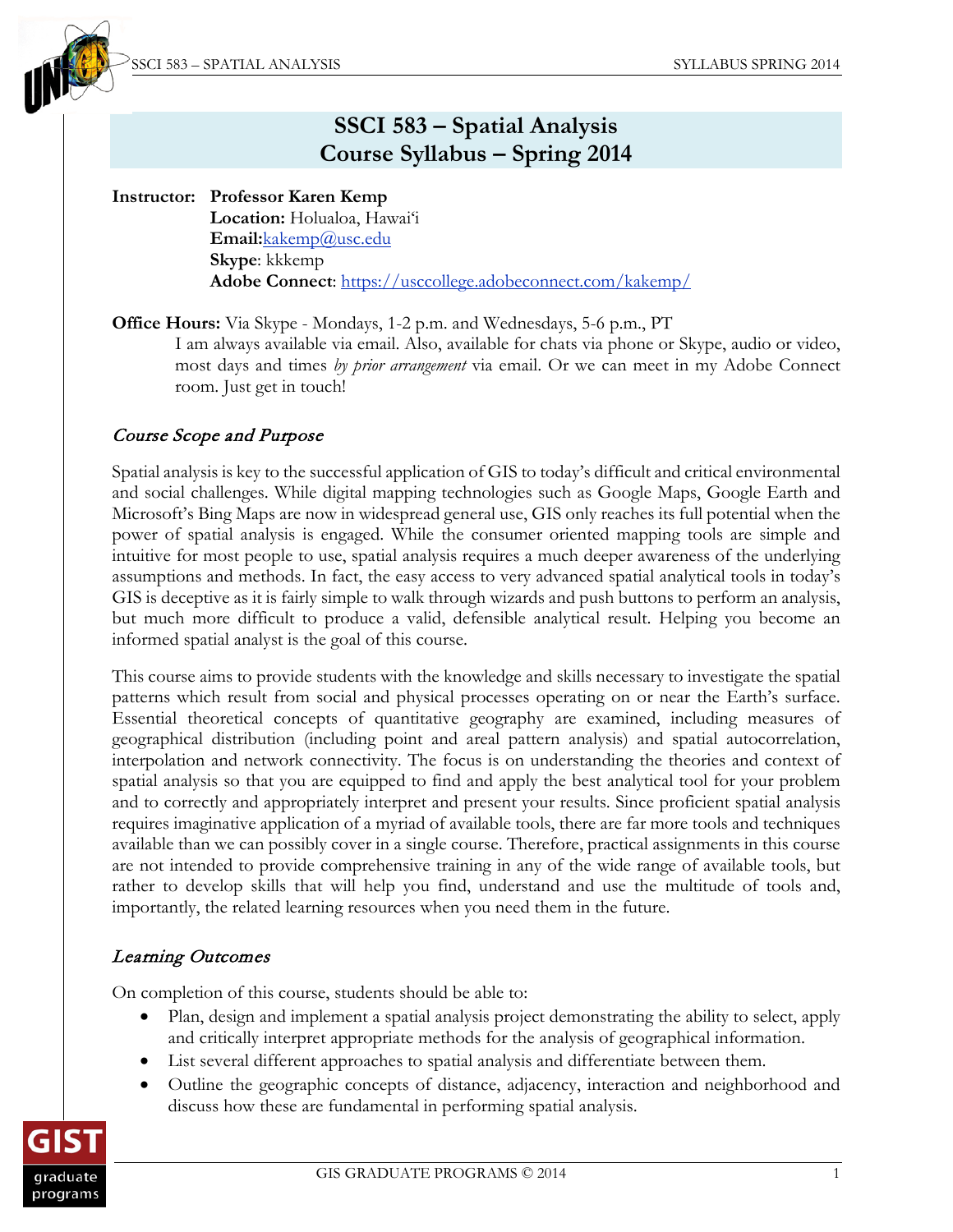

- Explain how point patterns, including clustering, can be identified and understood as realizations of spatial processes.
- Discuss how linear feature concepts of length, direction and connection are represented and analyzed in networks.
- Apply appropriate spatial references (datum and projection) to spatial data before undertaking analysis.
- Outline the central role that spatial autocorrelation plays in spatial analysis and explain how it helps and hinders the use of current tools.
- Demonstrate how different concepts about nearness and neighborhoods result in a variety of interpolation methods that produce different results.
- Outline the various ways that overlay is implemented in GIS.
- List several emerging geographical analysis techniques using temporal and 3D analysis.

# Textbook and other readings

The required textbooks for this course are:

O'Sullivan, David, and David J. Unwin, 2010. *Geographic Information Analysi*s, 2nd Edition. New York, John Wiley & Sons. While you may purchase this book if you wish to own a bound copy, it is available on-line through the USC library. Sign on to the USC library and search for this title*.* 

Mitchel, Andy. *The Esri Guide to GIS Analysis* (three volumes). Redlands, CA, Esri Press. 1999. Volume 1: Geographic Patterns and Relationships 2005. Volume 2: Spatial Measurements and Statistics 2012. Volume 3: Modeling Suitability, Movement, and Interaction

Since the O'Sullivan and Unwin text is available free on-line, you are asked also to purchase an additional three Esri publications about spatial analysis. The more practical Miller books are useful in association with the theoretical text as a means of bringing theory into a working context. Used copies of these books are widely available on-line, so there's no need to pay the full retail price.

Supplementary readings will be assigned from:

- de Smith, Michael J., Michael F. Goodchild and Paul A. Longley, 2006-2011. *Geospatial Analysis: A Comprehensive Guide to Principles, Techniques and Software Tools*, 3rd Edition. Winchelsea, UK, The Winchelsea Press. Available in both print and a (free!) web version at [www.spatialanalysisonline.com.](http://www.spatialanalysisonline.com/)
- Kemp, Karen K., ed. 2008. *Encyclopedia of Geographic Information Science.* Thousand Oaks, CA*,* Sage Publications. Available online from USC library.

As well, for several of the assignments in this course, you will conduct on-line library research to find articles that apply specific techniques in an application area of your choice.

## Course Structure

The main theoretical concepts are provided through a directed reading of the text *Geographic Information Analysis*. The course reader will emerge as a collection of reading notes that provide the basis for an informed review of most chapters. Additional readings will be assigned to expand on the text when

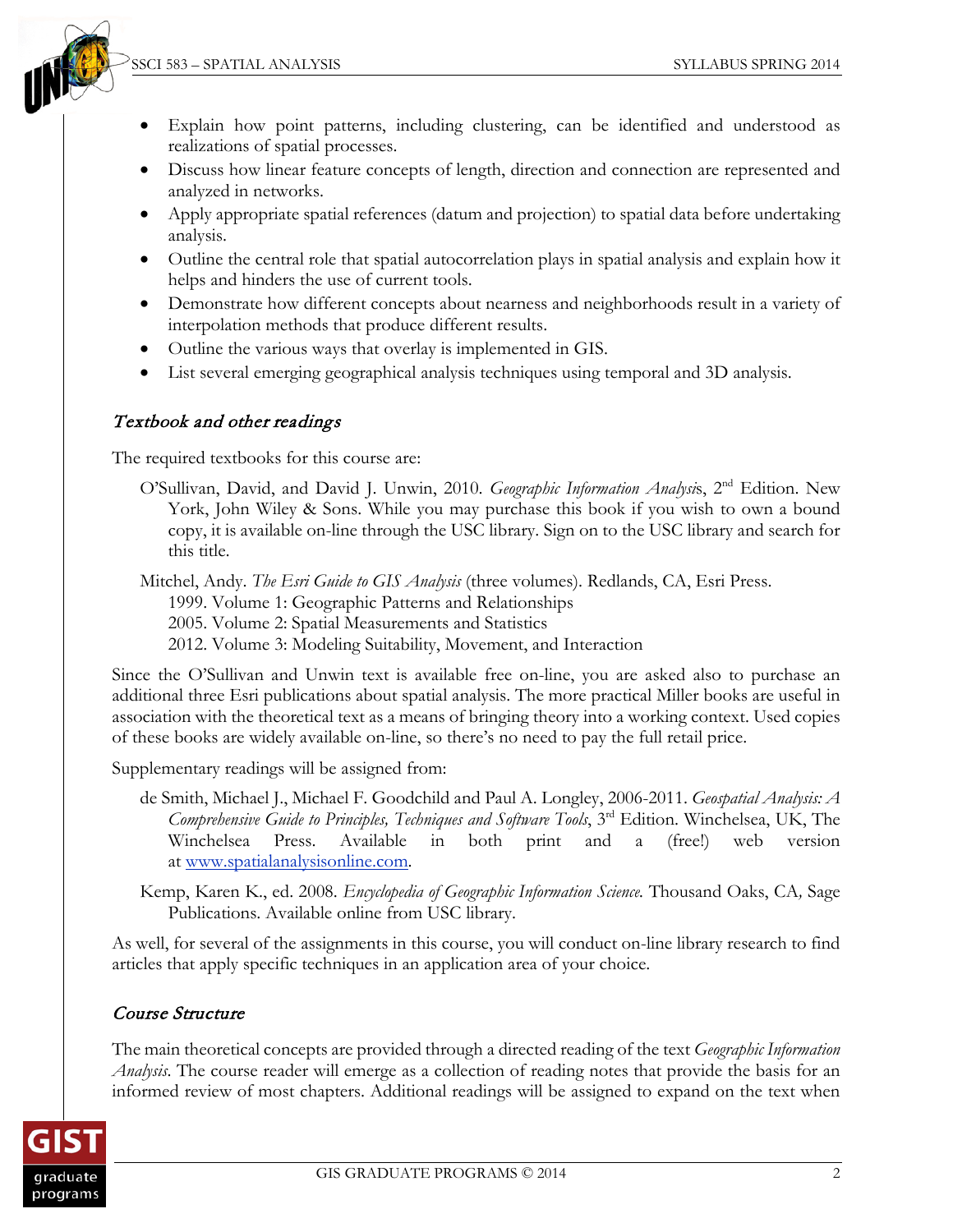

needed. The course will generally unfold on a biweekly basis. When possible, assignments will be given in advance, but usually they will be posted on or before Mondays. Practical exercises utilize published tutorial materials using ArcGIS and a final project allows students to demonstrate their ability to apply spatial analytical tools in an appropriate, informed manner.

#### Assessment

#### *Weekly Assignments*

There are several different kinds of assignments with at least one due weekly. These are described in the Weekly Folders on Blackboard. Due dates are shown in the summary that follows.

- *Reading Assignments 6 worth a total of 36 points.* These will focus on the text and other assigned readings. One will be due every other week. Their objective is to help you evaluate and integrate the information you have acquired from the course readings. Some of these will involve discussions and collaborative work, most will be individual efforts.
- *Tutorial 2 1 worth 6 points*. Tutorial 2 is more substantial than the other tutorials, requiring more thought and effort.
- *Tutorials 1, 3, 4, 5, 6 and 7 6 worth a total of 12 points.* Due in the weeks between Reading Assignments, hands-on Tutorials from the Esri tutorial collection will be used to practice the techniques explored in theory in the text. At the completion of each tutorial, you will prepare a brief written report to demonstrate that you have completed it.
- *Resume Assignment – 1 worth 2 points.* We require all current students to post and maintain a public resume, short biography and recent photo on our shared GIST Student Community Blackboard site. With your permission, your resume will be included in the GIST Resume Book. The latter is compiled annually and along with our web presence used to promote our programs and more importantly, your skills, experience, and professional aspirations.
- *Final Discussion – 1 worth 2 points.* To make sure you take a moment to reflect on all that you have learned in the course, before the last day of the course, you will share through a discussion board posting your observations on what you feel are the most important things you have learned in this course.

#### *Final Project*

To integrate your learning of all the material covered in the course, in the final project you will design, undertake and report on an individually chosen spatial analysis project that will be the context of discussion in several of the assignments. The four project components will be due at different times during the term to build gradually on the material presented in the course. All points for project components will be assigned using a grading rubric provided at the time the project assignment is posted. The four components of the Project are:

- *Proposal - 2 points.* A brief description of the spatial question(s) you would like to ask or the spatial problem you want to solve and briefly how you plan to solve it.
- *Data Report 10 points.* A draft of the section of your final report that discusses the data you will use and the exploration of that data that you have already completed.
- *Presentation -10 points.* A presentation made on-line via Adobe Connect, open to all students in the course
- *Project Report - 20 points.* A written report on your project methodology and outcomes.

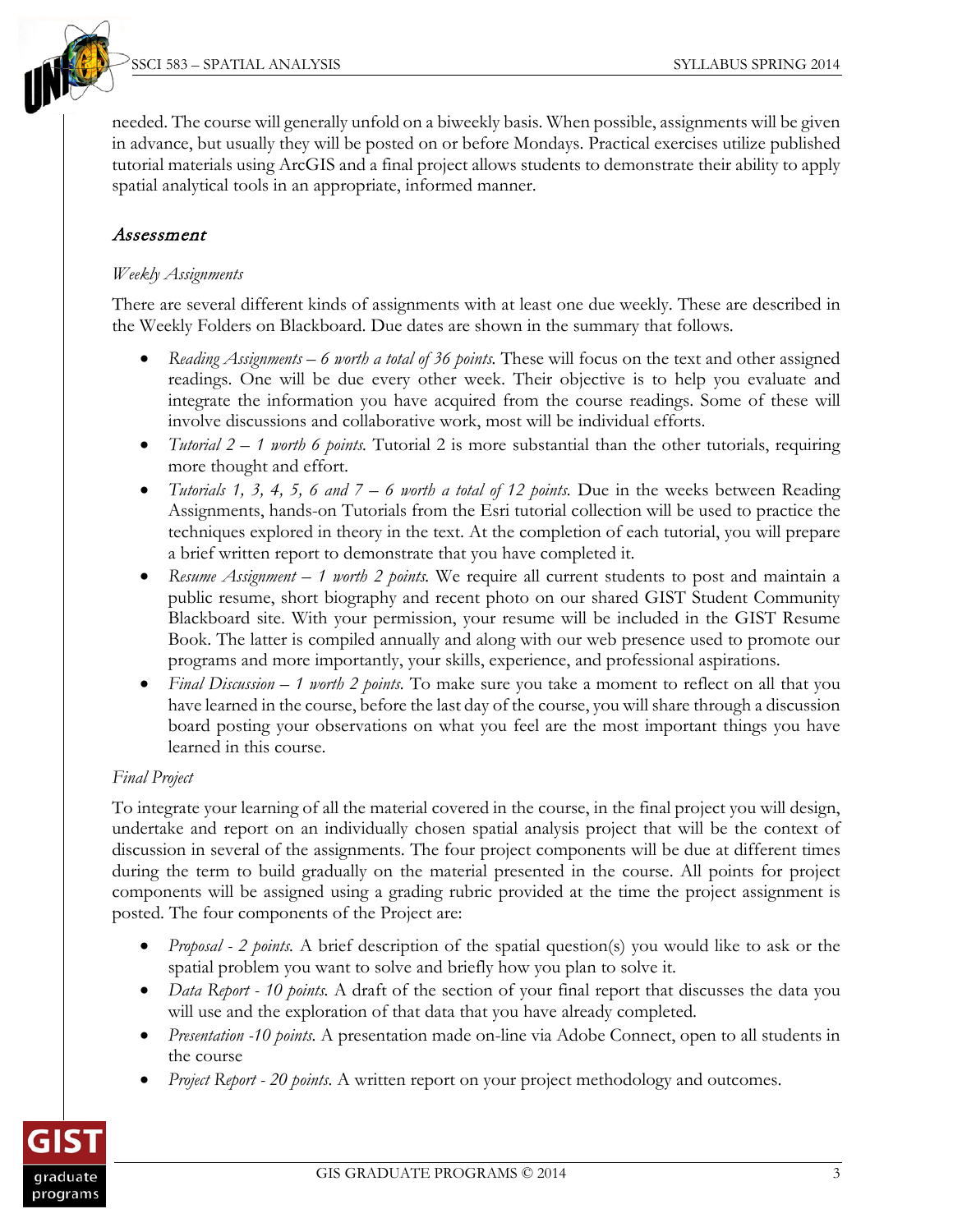

#### *Assessment Due Dates*

All Reading Assignments and Tutorials are due by 11:59 pm Pacific Time (PT) on Mondays. Project components have different due dates as indicated on the Course Schedule below. Your attention to on-time assignment submission is essential if I am to meet my goal to return comments on your submitted assignments before the next one is due. Sometimes this is impossible, so I will post a notice on anticipated delays if needed.

Strict penalties apply for late assignments as follows:

- All assignments will be docked 2 points up to FOUR days late. No points will be given for submissions more than FOUR days late. Note that all assignments worth 2 points will receive 0 points if submitted late.
- Additionally, no written work will be accepted for grading after 5:00 p.m. PT on the last day of classes.

*Summary of Assessments*

| Assessment                | Number       | Points Each                 | <b>Total Points</b> |
|---------------------------|--------------|-----------------------------|---------------------|
| <b>Weekly Assignments</b> |              |                             |                     |
| Reading Assignments       | 6            | 6                           | 36                  |
| Tutorial 2                | 1            | 6                           | 6                   |
| Tutorials 1,3,4,5,6,7     | 6            | 2                           | 12                  |
| Resume Assignment         | $\mathbf{1}$ | 2                           | 2                   |
| Final Discussion          | 1            | $\overline{2}$              | $\overline{2}$      |
| <b>Project Components</b> |              |                             |                     |
| Proposal                  | $\mathbf{1}$ | $\mathcal{D}_{\mathcal{L}}$ | 2                   |
| Data Report               | 1            | 10                          | 10                  |
| Presentation              | 1            | 10                          | 10                  |
| Final Report              | 1            | 20                          | 20                  |
|                           |              |                             |                     |
| Total                     | 19           |                             | $100$ points        |

The grade breaks across the 100 possible points for this course will be as follows. Note that for graduate work, C- is a failing grade. Values indicate the lower end of each letter range to the left.

| Cais<br>≖ |                   |             |  |          |                        | JJ |   | - -<br>◡ |  |                          |  |
|-----------|-------------------|-------------|--|----------|------------------------|----|---|----------|--|--------------------------|--|
| Tau<br>∽  | <u>. . </u><br>-- | $-1$<br>. . |  | . .<br>- | $\mathbf{v}$<br>-<br>- |    | ◡ |          |  | $\overline{\phantom{0}}$ |  |

## Requirements

*Technology –* ArcGIS is provided online via the GIST Server; hence, you do not need to install it on your own computer. Instead, every student must have the following technology requirements:

• A computer with a fast Internet connection.

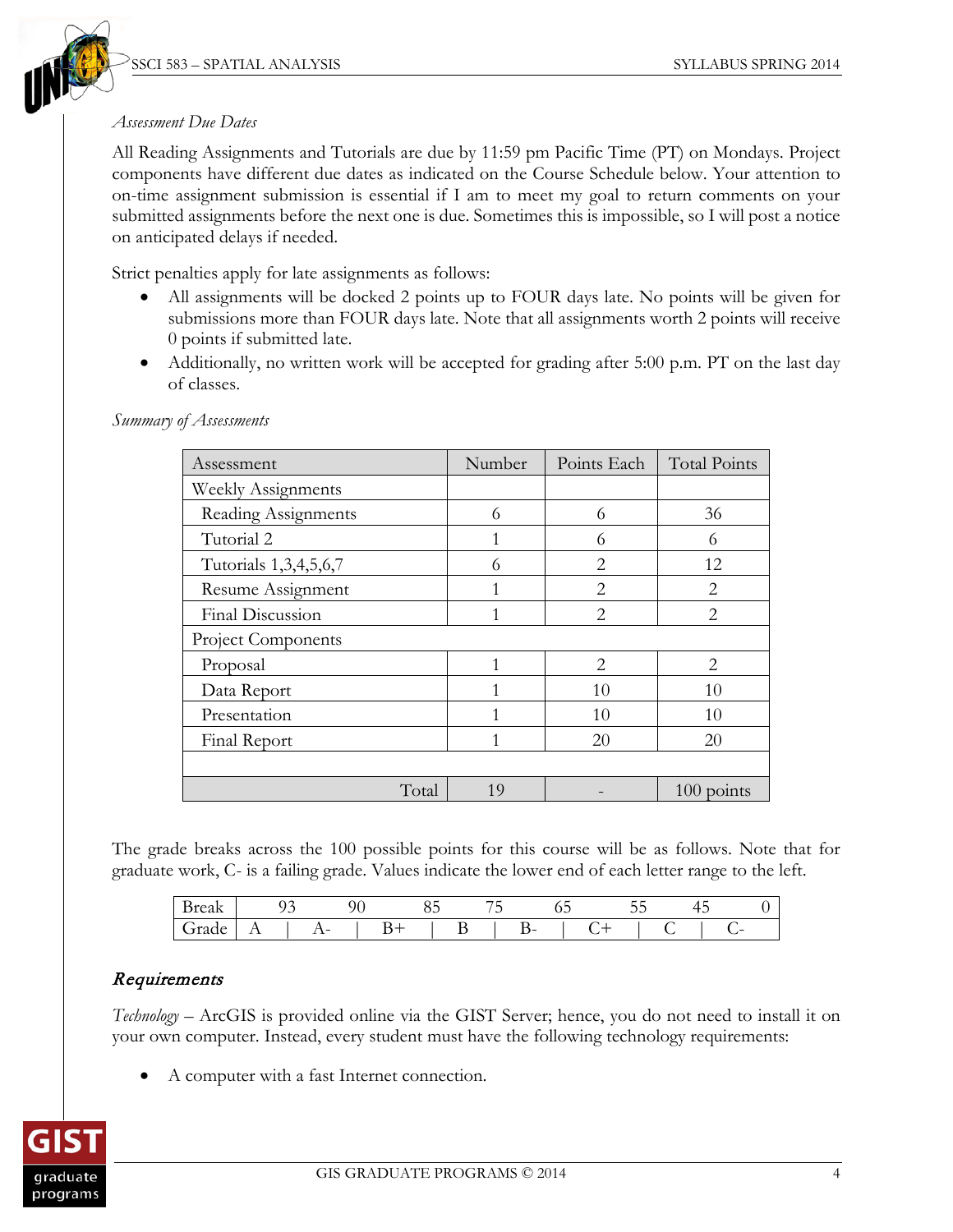

- A functional webcam and a microphone for use whenever a presentation or meeting is scheduled.
- A current web browser, Firefox recommended, to access the GIST Server
- *GIST Server and Tech Support* This course will utilize the SSI GIST Server which is a virtual desktop. You access the GIST Server at [https://gistonline.usc.edu.](https://gistonline.usc.edu/) If you are unable to connect to the server or experience any type of technical issues, send an email *using your USC account* to GIST Tech Support at gistsupport (*Q*, dornsife.usc.edu, making sure to copy (cc) me on the email. GIST Tech Support is available Monday through Friday, 9:00am-5:00pm PT.
- *Communications* This is a distance learning course, so most of our interactions will be asynchronous (not at the same time). All materials to be handed in will be submitted via Blackboard. It is each student's responsibility to stay informed about what is going on in our course. In addition to email about time-sensitive topics, any important announcements will be posted on the Announcement page in Blackboard. Be sure to check these each time you log onto Blackboard.

I will send via email through Blackboard any notices that are time sensitive. Please be sure that you read as soon as possible all email sent from Blackboard or from me. Do not ignore course email until the day before assignments are due. Also double check to be sure that email sent from the USC blackboard account does not go into your junk mail!

While I am usually on-line all day and will probably respond to emails from students very quickly, I will endeavor to respond to all email within 24 hours of receipt, aiming for no more than 36 hours delay. In the rare case when I expect to be off-line for more than 24 hours, I will post an announcement on the Blackboard site.

- *Discussion boards* On the Blackboard site, I will post a series of discussion threads relevant to various sections of the course. Discussions provide a key means for student-to-student discussion and collaboration that can replicate the face-to-face contact you may have experienced in traditional classrooms. Here students can provide support to each other while working on your assignments, sharing hints and helpful tips, as you would in a classroom laboratory. Please post your questions about assignments there, as you would ask them publically in the classroom. I monitor the discussion threads and offer comments when necessary, but more importantly, consider the discussion board a key way to connect with your classmates and share your discoveries.
- *Workload* This is a four credit, one semester course. Students should expect to spend 10-15 hours per week completing the work in this course.

## Students with Disabilities

Any student requesting academic accommodations based on a disability is required to register with Disability Services and Programs (DSP) each semester. A letter of verification for approved accommodations can be obtained from DSP. Please be sure the letter is delivered to an instructor as early in the semester as possible. DSP is located in STU 301 and is open from 8:30 a.m. to 5:00 p.m., Monday through Friday. The phone number for DSP is (213) 740-0776.

## Statement on Academic Integrity

USC seeks to maintain an optimal learning environment. General principles of academic honesty include the concept of respect for the intellectual property of others, the expectation that individual work will be submitted unless otherwise allowed by an instructor, and the obligations both to protect one's own academic work from misuse by others as well as to avoid using another's work as one's

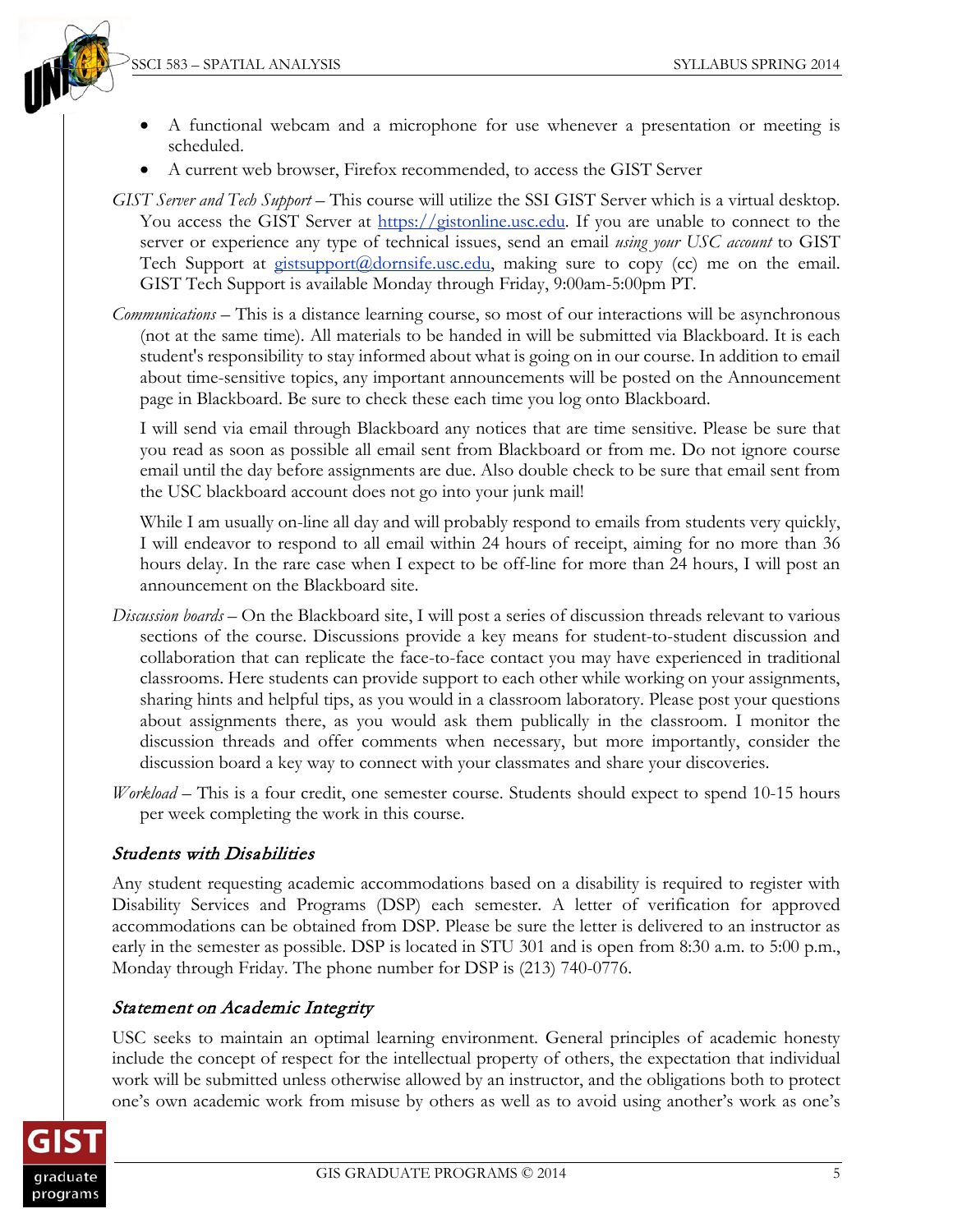SSCI 583 – SPATIAL ANALYSIS SYLLABUS SPRING 2014



own. All students are expected to understand and abide by these principles. Scampus, the Student Guidebook, contains the Student Conduct Code in Section 11.00, while the recommended sanctions are located in Appendix A: [http://scampus.usc.edu/files/2013/05/appendix\\_a.pdf.](http://scampus.usc.edu/files/2013/05/appendix_a.pdf) Students will be referred to the Office of Student Judicial Affairs and Community Standards for further review, should there be any suspicion of academic dishonesty. The Review process can be found at: [http://www.usc.edu/student-affairs/SJACS/.](http://www.usc.edu/student-affairs/SJACS/)

# Important Administrative Dates

- 1/13: Spring semester classes begin
- 1/20: Martin Luther King Day, university holiday
- 1/31: Last day to register and add classes, change enrollment option to Pass/No Pass or Audit, purchase or waive tuition refund insurance or drop a class without a mark of "W," and receive a 100% refund
- 2/17: Presidents' Day, university holiday
- 3/17-22: Spring recess
- 4/11: Last day to drop a class with a mark of W
- 5/2: Spring semester classes end, final date for submission of all course work
- 5/16: Commencement